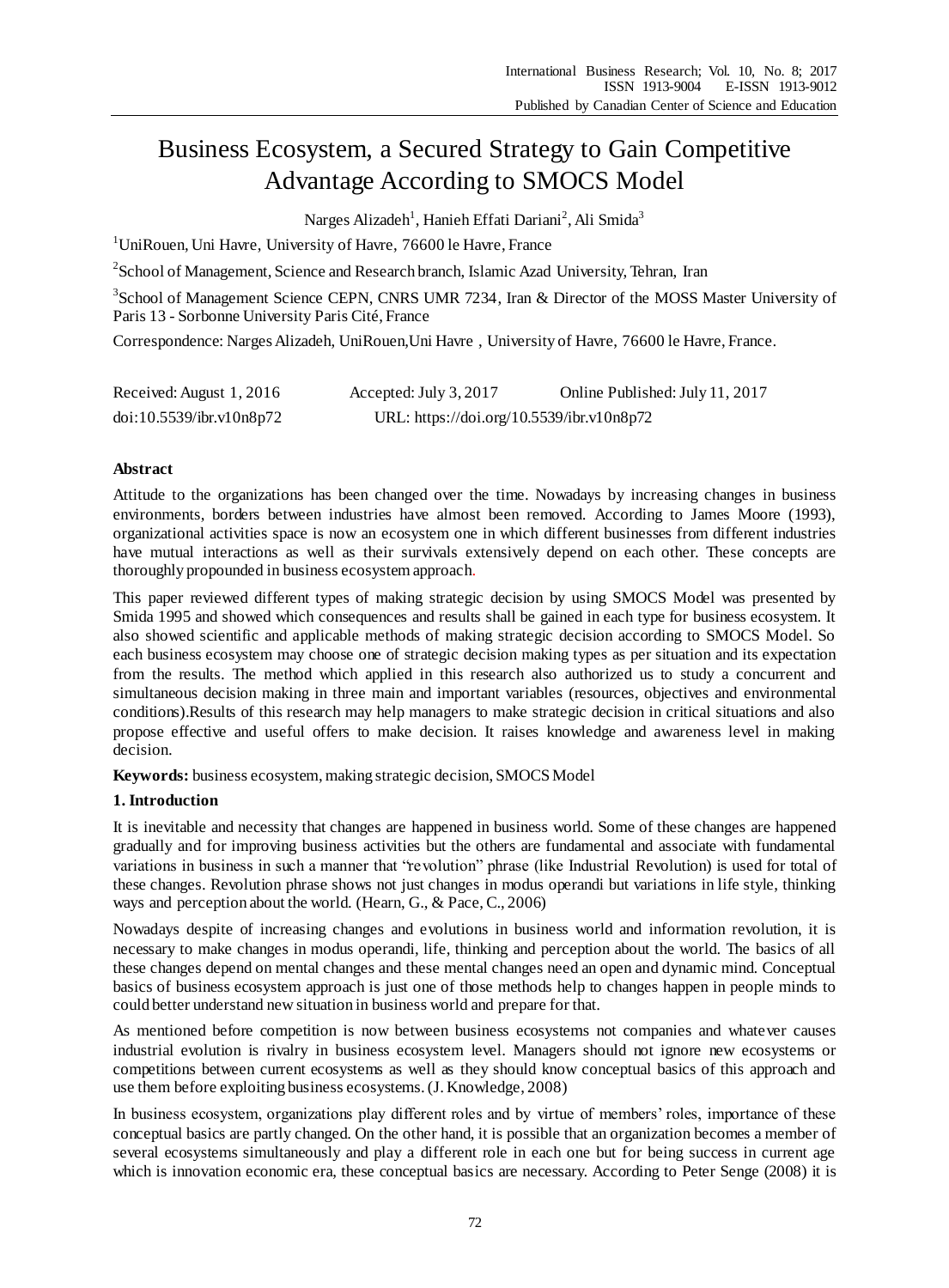necessary (Hearn, G., Pace, C., 2006 & Holland, J. H., 1992) for the organization to have cooperation inside its borders to create sustained future as well as basics of business ecosystem approach focuses on inter-organizational interactions.

The aim of this paper is explicating conceptual basics of business ecosystem approach which are stated on the basis of revisal studying and analyzing related subjects to business concepts and changes in business world in recent decades. Overall it shall be changes in people minds by accepting these basics which make them see business issues by an open and dynamic mind and seek accepting new variations and even making them. In fact, this approach discusses a new method in looking at business which is of course applicable in more extensive dimensions such as individual and social life expansion of people.

As stated before, these conceptual basics focus on inter-organizational interactions and by effecting on robustness and niche creation for organization and other members of ecosystem shall finally result in organization productivity. Function of any ecosystems' member also depends on management and its' capability to exploit opportunities which are available inside the ecosystem.

Generally organizational activities are now happened in eco-systematic space, competition is between business ecosystems not organizations and it is necessary to consider changes in business environments to be success in this space, to make changes in minds to be prepared for these variations, even sometimes move beyond and make these changes. Business ecosystem approach is one of the theories which are proper for being active in current age because of changes happened in recent decades, so understanding these conceptual basics are necessary for being success in business which is discussed in this paper.

The scope of this paper is to propose a metrology for analyzing and modeling the business ecosystem according to SMOCS model to illustration its application in strategy decision – making in business ecosystem .The aim of this study is to identify affecting factors in strategic decision – making in a business ecosystem is based on model SMOCS .in this study we will try to show the different aspect strategy decision –making in one of the cooperation between companies in business – ecosystem, also we intend to challenge the theory business – ecosystem in strategy decision –making . in this study was introduced various models of cooperation in a business ecosystem according to model SMOCS ,which were not present and also identified practical approaches in domain different cooperation in business ecosystem.

## **2. The Origins of the Concept "Business Ecosystem"**

The concept first appeared in Moore's May/June 1993 [Harvard Business Review](https://en.wikipedia.org/wiki/Harvard_Business_Review) article, titled "Predators and Prey: A New Ecology of Competition", and won the [McKinsey](https://en.wikipedia.org/wiki/McKinsey_%26_Company) Award for article of the year (Mckinsey Award Winners, 2001)

Moore defined "business ecosystem" as: "An economic community supported by a foundation of interacting organizations and individuals—the organisms of the business world. The economic community produces goods and services of value to customers, who are themselves members of the ecosystem. The member organisms also include suppliers, lead producers, competitors, and other stakeholders. Over time, they co - [evolve](https://en.wikipedia.org/wiki/Coevolve) their capabilities and roles, and tend to align themselves with the directions set by one or more central companies. Those companies holding leadership roles may change over time, but the function of ecosystem leader is valued by the community because it enables members to move toward shared visions to align their investments, and to find mutually supportive roles. (J. Knowledge, 2008)

Moore used several ecological [metaphors,](https://en.wikipedia.org/wiki/Metaphor) suggesting that the firm is embedded in a (business) environment, that it needs to co-evolve with other companies, and that "the particular [niche](https://en.wikipedia.org/wiki/Ecological_niche) a business occupies is challenged by newly arriving species." (J. Knowledge ,2008) This meant that companies need to become proactive in developing mutually beneficial (["symbiotic"](https://en.wikipedia.org/wiki/Symbiotic)) relationships with customers, suppliers, and even competitors.

Biological ecosystems: Some environmentalists have used "business ecosystems" as a way to talk about environmental issues as they relate to business rather than as a metaphor to describe the increasing complexity of relationships among companies. According to Townsend, business ecology is the study of the reciprocal relationship between business and organisms and their environments. The goal of this "business ecology" is sustainability through the complete ecological synchronization and integration of a business with the sites that it inhabits, uses, and affects. (Townsend, Amy K, 2009)

Other environmentalists believe that the ecosystem metaphor is just a way for business to appear 'Green'. According to author [Alan Marshall,](https://en.wikipedia.org/wiki/Alan_Marshall_(New_Zealand_author)) the metaphor is used to make out that somehow business operates using natural principles which should be left to run without interference by governments.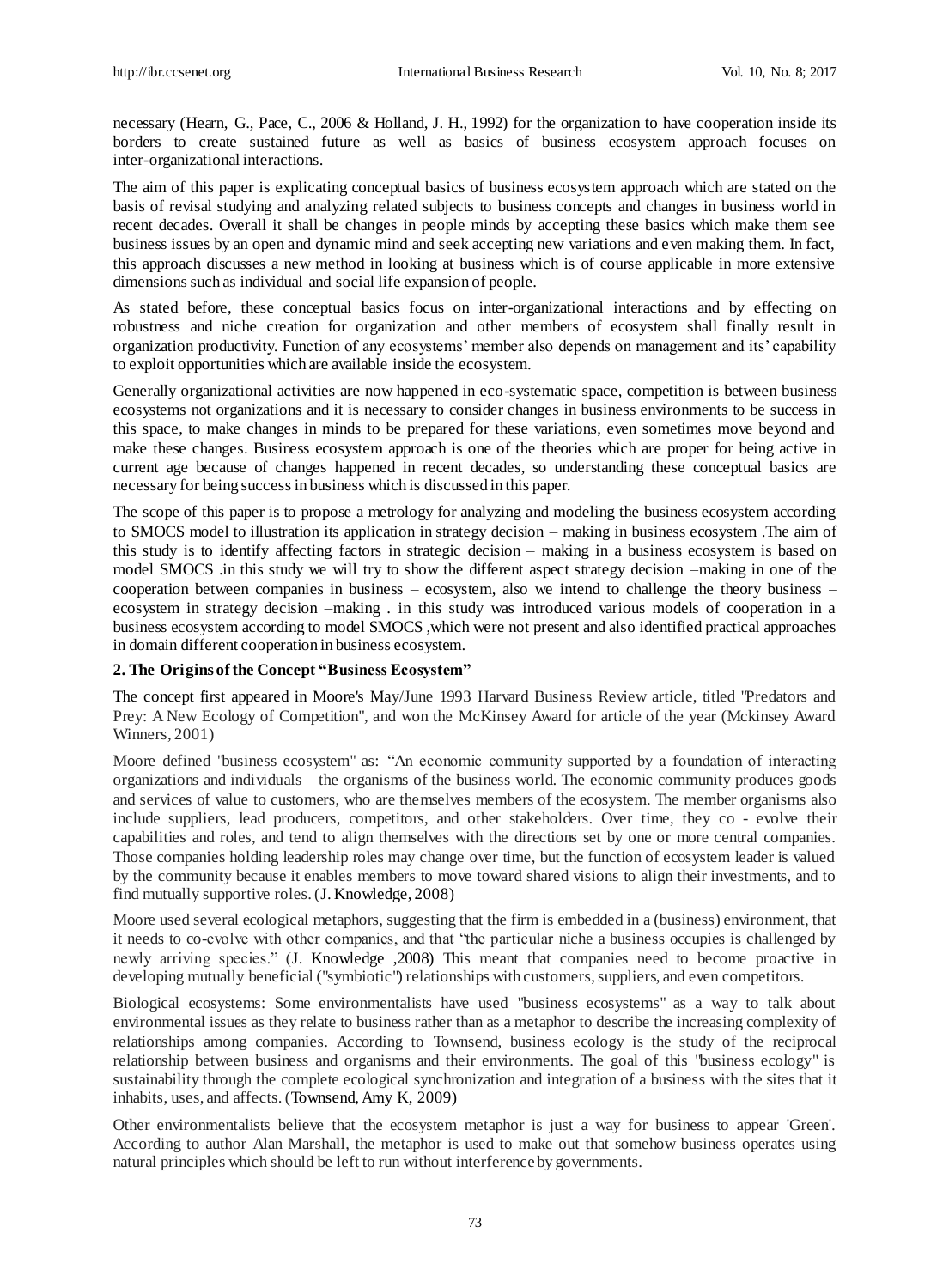

Figure 1. The layers of a business ecosystem adapted from Moore [\(1993](http://hbr.org/1993/05/predators-and-prey-a-new-ecology-of-competition/ar/1))

## *2.1 Business Ecosystem Concept*

Ecosystem is one of applied concepts in environmental field. An ecosystem is a community of living organisms in conjunction with around environment. Ecosystems are not just a body of species but combined from living, nonliving components and natural forces which are in mutual interactions and continuously change. Behavior of a living body effects on another one and also on ecosystem environment; ecosystem destiny and survival depends on behavior of its all members. Organizational behavior is similar to organisms of an ecosystem by increasing interconnection of organizations and being more complex of businesses interactions on one hand and increasing velocity of environmental changes in business world in recent decades on the other hand.

Business ecosystem metaphor has been prolonged for the first time by James Moore (1993). According to this metaphor the space of organizational activities is now a business ecosystem; an ecosystem which is combined from members such as customers, suppliers, pioneer producers, stakeholders, commercial communities, trade unions, governmental and semi-governmental institutes and other beneficiaries. There are mutual and complex relations between these members and their success and survival depend on each other. (Anggraeni, E., Den Hartigh, E., Zegveld, M., 2007 & Barabasi, A. L., 2002 & J. Knowledge ,2008)

Business ecosystem is a developed system from organizations which protect each other.( Den Hartigh, E., Tol, M., Visscher, W., 2006) From ecosystem point of view, it is believed that any member effects on the whole business ecosystem destiny. On the other word, entering and exiting of any member shall touch the operation of other members. For example when the number of a network customers decreases, value of the network shall be deducted for suppliers and other customers. Also if a new supplier of a supplement product enters the network, the network value shall increase for all members. (Den Hartigh, E., Tol, M., 2008 & Franco, F. L., 2011)

## *2.2 Conceptual Basics of Business Ecosystem Approach*

Whereas business world is continuously changed, organizational management shall also seek modern methods for being successful in business competitions. Applying these methods shall result in changes in the organization such as changes in technological infrastructures, structural variations, new trainings for stuff, etc. but some of these items need more than organizational variations. Some of these sights need changing in mentality and mental structures. By rapid changes in business world in recent decades, the basics of contests and business have been varied. It needs an open and dynamic mind to realize these changes, to could understand the situations and adopt a proper approach in these conditions to be success. As it was mentioned one of the discussed theories in recent decades is business ecosystem approach. Employing this concept associates with changes in business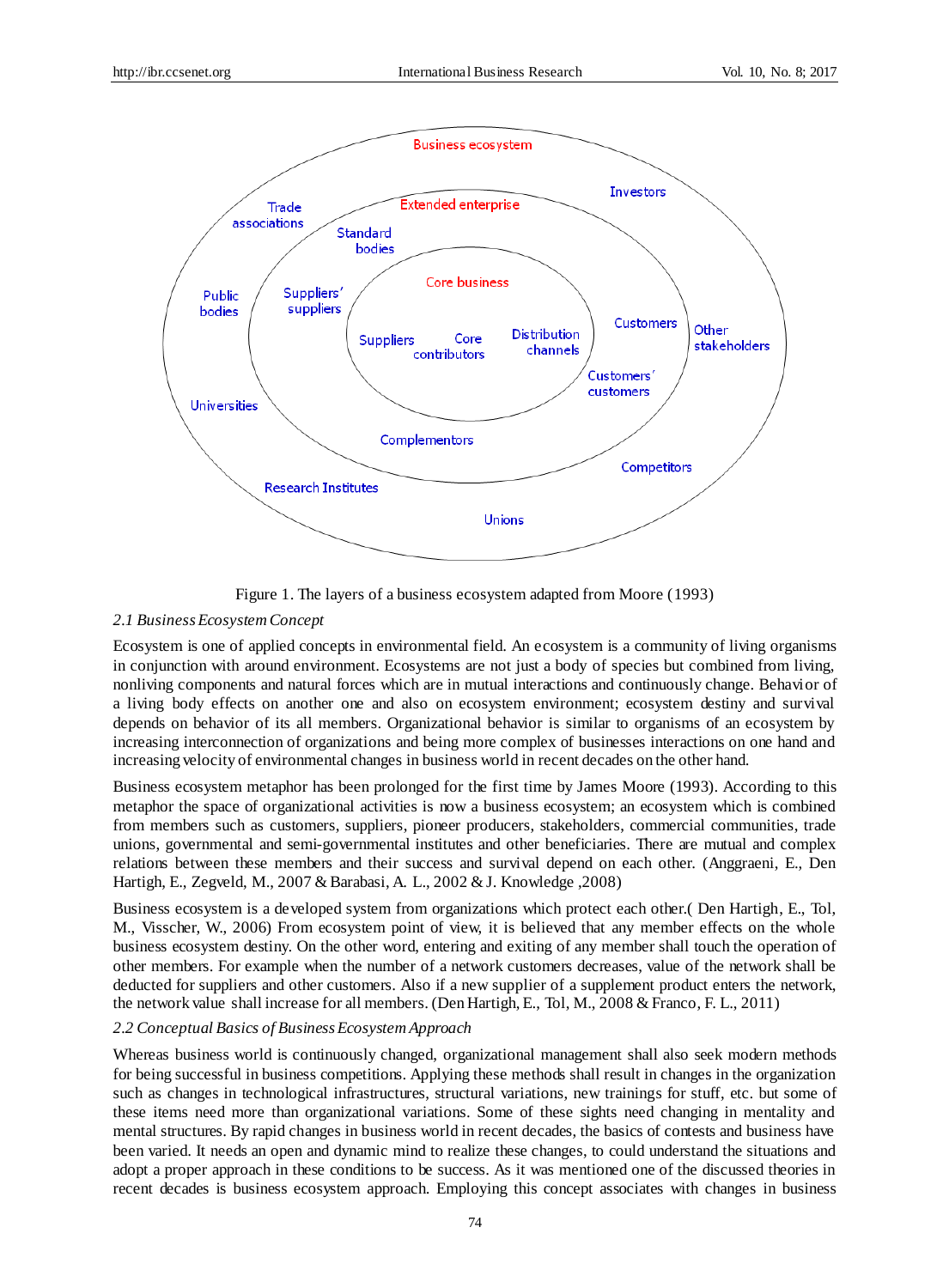which is discussed here as conceptual basics of business ecosystem approach.

#### *2.3 Business Ecosystem Function Standards*

If business ecosystem shall be known as business activities space, some standards should be given to measure its function. As this concept was taken from biological sciences, its function standards have been also stated by comparing national ecosystems and business. Before discussing about these standards it should be mentioned that these are applied as a whole for both members of business ecosystem and ecosystem itself. (Glenn, J. C., 1994) Ecosystem function standards are also named health standards. Health of any members shows its management ability and competences in exploiting opportunities which are opened inside the ecosystem. (Moore, J. F., 1996)

Iansiti and Levien (2004) suggested ecosystem function standards or ecosystem health standards. According to them, there are three critical measures of health for business ecosystem: Productivity, Robustness and Creating opportunities. (Moore,J. F., 1993)

#### *2.4 Productivity*

Productivity is the success key of any business.( Anggraeni E, Den Hartigh E, Zegveld M,2007) Modern competition depends on productivity more than accessing inputs or size of a company. Productivity depends on how companies are in competitions with each other, not to their activities field. Companies could be productive in any industry if use advanced methods and technologies and offer unique productions and services. (Townsend, A. K, 2006)

Ecosystem members should profit their relationships in ecosystem. Ecosystem ability to convert inputs to outputs is called productivity. In fact, productivity critical measures should embrace an ecosystem's effectiveness in converting innovation raw materials to new productions and functions and by less expense. (Moore,J. F., 1993)

#### *2.5 Robustness*

Robustness is a concept which shows the capability of systems to be survived against sudden changes in their environments. (Anggraeni, E., Den Hartigh, E., Zegveld, M., 2007) Robustness in natural ecosystems means survival capabilities against demolition of threats from inside and/or outside shocks. In business world, robustness means gaining competitive advantage from many resources and capable to converting them as environmental changes are happened. (Anggraeni, E., Den Hartigh, E., Zegveld, M., 2007).

Robustness in organizational systems (a set of organizations) comes from diversity, abundance and ability to being consistent: if organizational systems have enough diversity, in case of ceasing to exist of some members, other ones could be replaced; if organizational systems have enough abundance, capabilities of extinct members could be found in existing members and finally if the organizational systems able to be consistent, could rapidly change and promote those capabilities which have vanished. (Anggraeni, E., Den Hartigh, E., Zegveld, M., 2007).

# *2.6 Creating Opportunities*

One of the specifications of business ecosystem is capability to create opportunities for new companies. (Anggraeni, E., Den Hartigh, E., Zegveld, M., 2007) Cornerstone of a business ecosystem is essential core technology (Den Hartigh, E., Van Asseldonk, T., 2004 & Moore, J. F., 1996) which is applied by different organizations from different industries and organizations establish their activities on its basis. This concept indicates opportunity creation in ecosystem. On the other hand, developing activities and also participation of organization in forming environmental changes prepare new opportunities for organization and also other members of ecosystem. (Anggraeni, E., Den Hartigh, E., Zegveld, M., 2007)

## *2.7 Conceptual Basics of Business Ecosystem Approach and Business Ecosystem Function Standards*

As mentioned before, business ecosystem approach has been emerged as a result of environmental changes. To adopt this approach it needs mental changes to consider business space through a new sight and conceptual basics of this approach indicate these mental changes. Besides, critical measures of being active in this space are productivity, robustness and niche creation. It shall be more clarified the necessity and importance of this approach by realizing the relationship between conceptual basics and business ecosystem function standards which is explained in this part.

At one time companies were creating value by inside activities and their products and services for customers. Nowadays the resource for creating economical value and roots of dominant operation of company is located inside the structure of company's relationships and eco-systematical approach indicates business network in the best manner; organizations are successful which could better exploit from their relationships with other members of the network.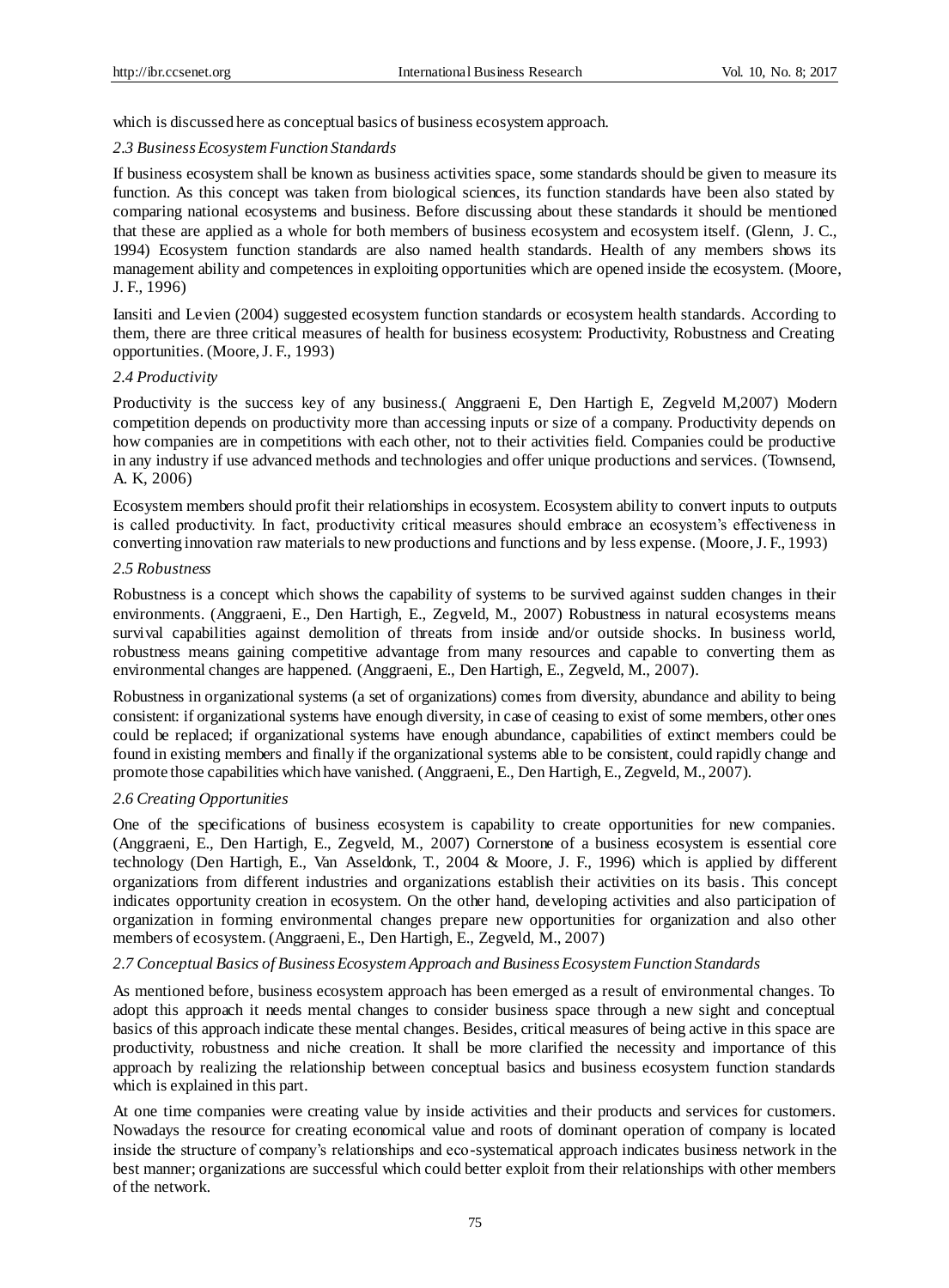One of the specifications of eco-systematic approach is that its' activities focus on creating value not just the product itself. Standards of being active in this space are productivity, robustness and niche creation. At the first eco-systematic activities may accomplish to increase robustness and niche creation but finally shall end to increasing productivity, because ecosystem members should profit their relationships with other members.( Den Hartigh E, Tol M,2008) On the other word, eco-systematic approach includes whole effective factors on value production and creation without direct effect on productivity.( Peltoniemi, M. ,2005) For example:

- It is increasing the possibility of exploiting opportunities and opportunity creation by developing business extent;
- Developing business networks increases protection against environmental threats and shocks and shall result in robustness increment;
- Improvement of business networks function shall increase competitive in network level and ecosystem as competitive units as well as result in network, ecosystem and finally organization productivity; and
- Making environmental changes shall increase possibility of creating better future for the organization. Natural, social, political, scientific and technological forces specify the future to much extent. Though by increasing human interferences this is our choices which form the future. It is increasing to exploit opportunities and opportunity creation by making environmental changes.

# **3. Research Modeling**

This research tries to introduce a special scientific method for making strategic decision associate with several important standards (resources, environmental conditions and objectives). There are several scientific methods which could help companies in making strategic decision. But in this research we chose SMOCS model (tools strategy, objectives and restriction scenario) (Shapiro C, Hal V, 1998) which shall permit to study decision making concurrently and integrated in three areas (objectives, resources and environmental conditions). This method is the first coherent one to make strategic decision with three variables (objectives, resources and environmental conditions) (Shapiro C, Hal V, 1998). SMOCS model has been inspired from Venn diagram theory and based on community theory. This model helps managers to make decision in uncertainty situations.SMOCS Model shall be applied as a scientific and applicable method to make strategic decisions in future.(Smida, A, 1995)



Figure 2. SMOCS Model (objectives, resources and environmental conditions (Shapiro C, Hal V, 1998))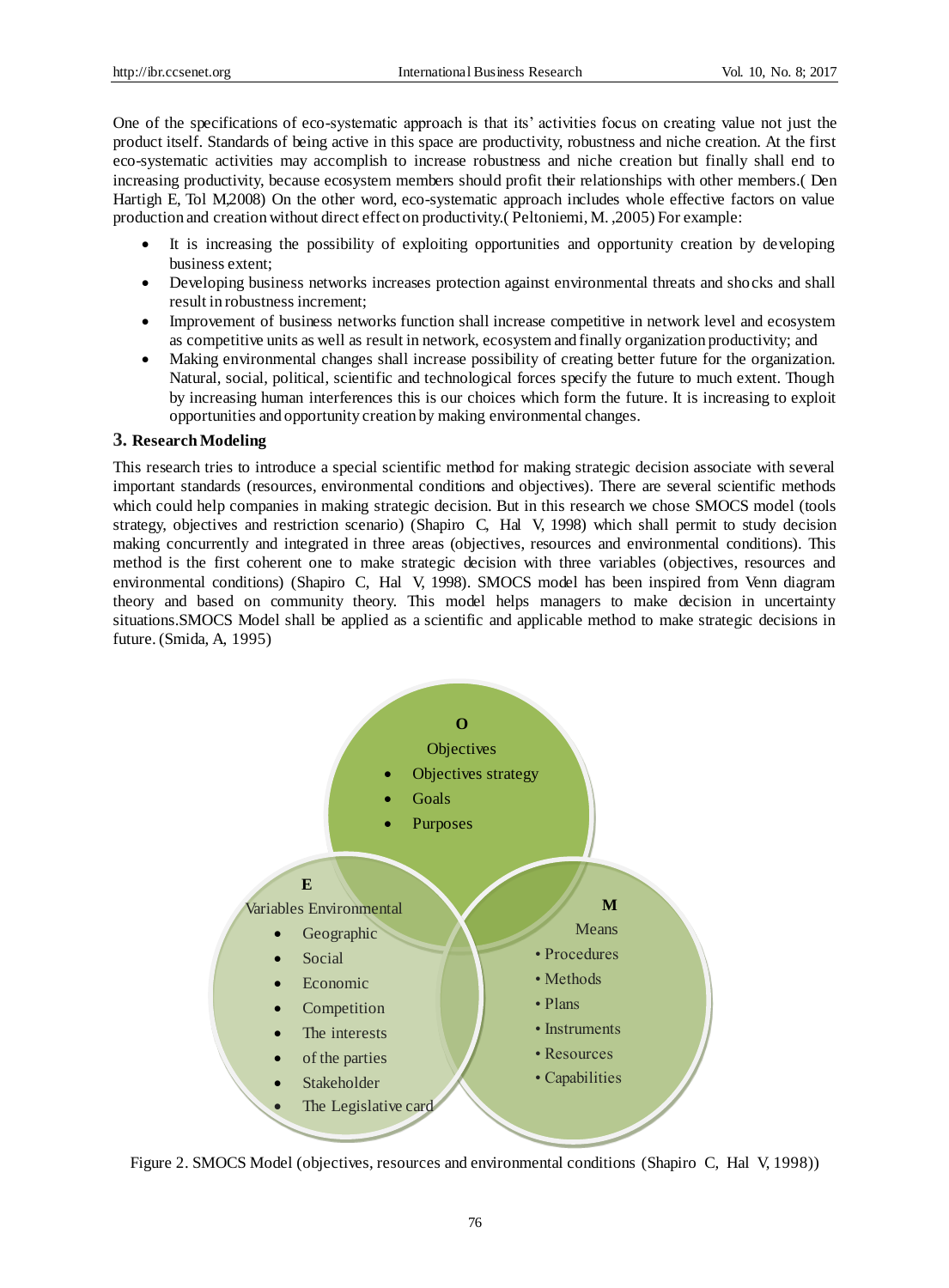S M: indicant of organizational resources.

S O: indicant of organizational objectives and vision of the organization's strategies.

S E: variables of environmental conditions which effect on organization.

According to these 3 important variables in making strategic decision, the model shows different solutions. Any organization may achieve acceptable results in making strategic decision by virtue of conditions and expectations.

Table 1. Determining factors in cooperation Business Ecosystems based on model SMOCS (Smida, A., 2003)

| Category                 | Determining Factors of cooperation                             |
|--------------------------|----------------------------------------------------------------|
| Environmental Conditions | Competitive Conditions                                         |
|                          | Environmental institutional                                    |
|                          | The dynamics of change in the environment socio - cultural     |
|                          | (the customer's request )                                      |
|                          | The dynamics of change in the environment technology           |
|                          | Innovation technologique                                       |
|                          | high costs and complexity of technological systems             |
|                          | Convergence between technologies and standard                  |
| Resource                 | <b>Improved Branding</b>                                       |
|                          | The heterogeneity of resources between firms                   |
|                          | Interdependence in terms of resource                           |
| <b>Objectives</b>        | Achieving economies of scale                                   |
|                          | Pooling strengths sufficient for the creation of a competitive |
|                          | advantage                                                      |
|                          | Penetration of new markets                                     |

Based on SMOCS Model how can we make strategic decision in a business ecosystem?



Figure 3. Categorizes of cooperation between 3 dimensions according to SMOCS Model

- 1- This area in business ecosystem means that decisions are made just based on community and cooperation and organizational goals. In business ecosystem companies and institutes cooperate each other according to common projects which related to promote organizational goals. By cooperation strategy, they could benefit capabilities of each other to gain competitive advantage and make them complete to could expose their potential capabilities to compete other business ecosystems.
- 2- This area of making decision in business ecosystem means that companies and organizations shall cooperate each other by bolding strengths and paling weaknesses. It means organizations and companies shall recognize each other's strengths and weaknesses in business ecosystem and try to bold opportunities and create them. They also attempt to cover other side's weaknesses and minimize environmental threats. This making decision region is about gaining better opportunities, establishing strengths, covering weaknesses and decreasing environmental threats.
- 3- This area of decision making in business ecosystem shall be carried out according to cooperation of organizational resources between companies and institutes. It means to make a competitive advantage,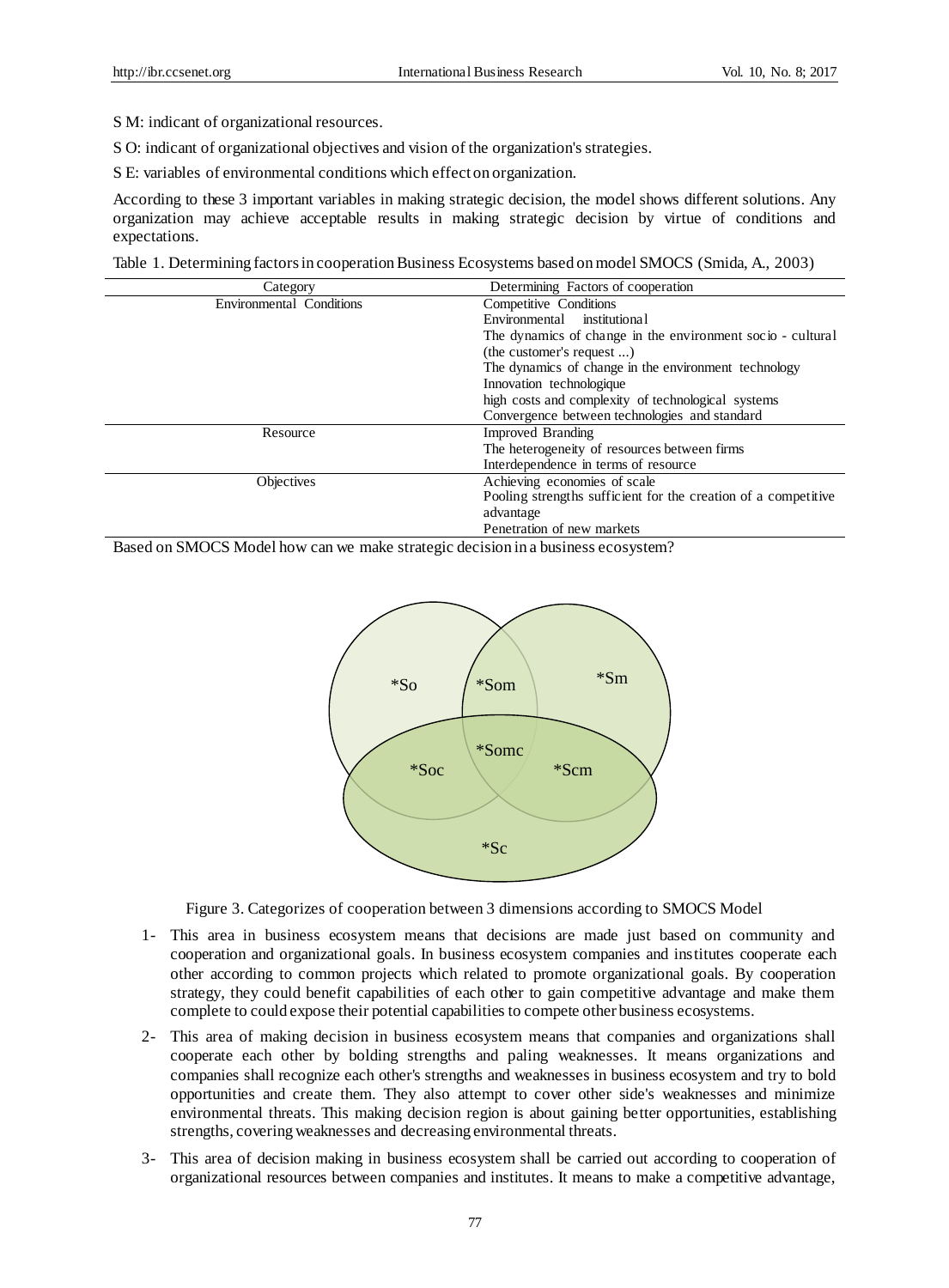companies decide to cooperate each other in financial and non-financial resources to make themselves strong in this area and benefit common capabilities to gain optimized situation.

#### **4. Conclusion**

This paper has a goal of challenging methods about strategic decision making in a business ecosystem according to SMOCS Model.

As mentioned before, according to definition of business ecosystem companies and institutes cooperate each other to achieve competitive advantage. In a business ecosystem, it is sometimes needed to make important strategic decisions and to gain competitive advantage. Companies and institutes should decide in which areas (resources, objectives and environmental conditions) they want cooperate each other.

This paper reviewed different types of making strategic decision by using SMOCS Model and showed which consequences and results shall be gained in each type for business ecosystem. It also showed scientific and applicable methods of making strategic decision according to SMOCS Model.

So each business ecosystem may choose one of strategic decision making types as per situation and its expectation from the results.

The method which applied in this research also authorized us to study a concurrent and simultaneous decision making in three main and important variables (resources, objectives and environmental conditions).

Results of this research may help managers to make strategic decision in critical situations and also propose effective and useful offers to make decision. It raises knowledge and awareness level in making decision.

#### **References**

Anggraeni, E., Den, H. E., & Zegveld, M. (2007). Business ecosystem as a perspective for studying the relations between firms and their business Networks. ECCON.

Barabasi, A. L. (2002). The New Science of Networks. Cambridge, MA, Perseus Publishing.

Book Excerpt Cited in Reflections. (2008). J. Knowledge. Learning. *Change, 9*(2), 20-33.

Davenport, T. H., Leibold, M., & Voelpel, S. (2006). *Strategy, 444*.

- Den Hartigh, E., & Tol, M. (2008). *Business Ecosystem, Encyclopedia of Networked and Virtual Organizations, 1,*  106-111.
- Den Hartigh, E., & Van Asseldonk, T. (2004). A Research Framework for Investigating the Relation between Network Structure. ECCON 2004 Annual Meeting: Co-Jumping on a Trampoline, The Netherlands.
- Den Hartigh, E., Tol, M., & Visscher, W. (2006). The health measurement of a business ecosystem. Paper presented for theECCON 2006 Annual meeting, Organisations as Chaordic Panarchies, 20-21 October.
- Franco, F. L. (2011). Canen AG, Pizzolato ND, Strategic Alliances: Tools for Constructing the Future. *Business Strategy Series, 12*(2), 84-97. https://doi.org/10.1108/17515631111114886
- Glenn, J. C. (1994). *Scenarios Futures Research Methodology, 2,* AC/UNU, Millennium Project.
- Hearn, G. P. C. (2006). Value-creating ecologies: Understanding next generation business systems. *Foresight, 8*(1), 55-65. https://doi.org/10.1108/14636680610647147

Holland,J. H. (1992). Adaptation in Natural and Artificial Systems. The University of Michigan.

- Iansiti, M., & Levien, R. (2004). The keystone advantage: What the new dynamics of business ecosystems mean for strategy, innovation, and sustainability, Boston, MA: Harvard Business School Press, ISBN 1591393078.
- Iansiti, M., Levien, R., & Keystones, D. (2004). Framing Operating and Technology Strategy in a Business Ecosystem.
- Moore,J. F. (1993). A New Ecology of Competition. *Harvard Business Review, 71*(3), 75-83.
- Moore, J. F. (1996). The Death of Competition: Leadership & Strategy in the Age of Business Ecosystems. Published by John Wiely & Sons Ltd, England, 297.
- Moore, J. F. (1998). The rise of a new corporate form. *Washington Quarterly, 21*(1), 167-181. https://doi.org/10.1080/01636609809550301
- Peltoniemi, M. (2005a). Business ecosystem: A conceptual model of an organization population from the perspectives of complexity and evolution, Tampere, Finland: e-BRC Research Reports, 18, ISBN